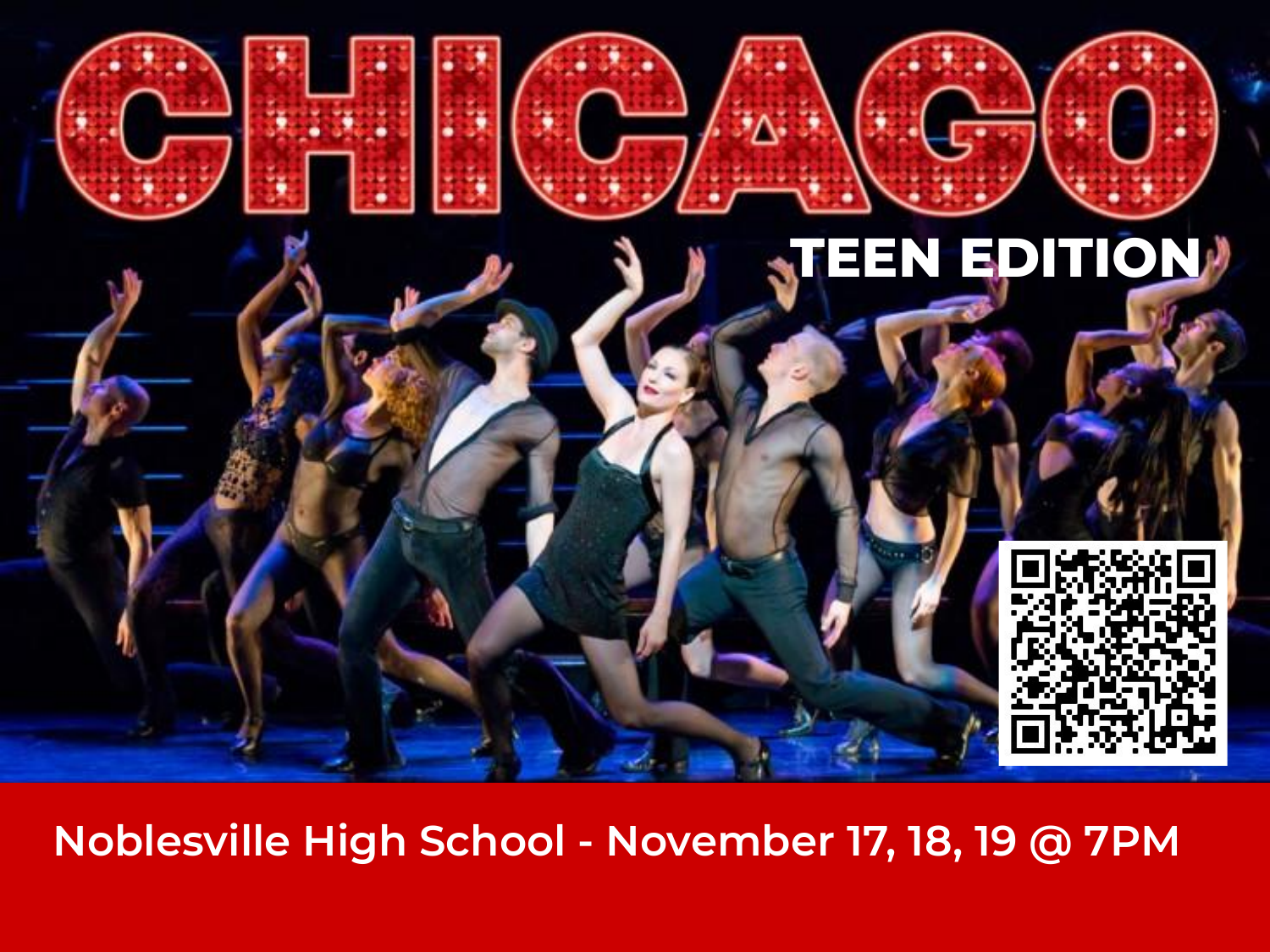# **AUDITIONS: AUG 9-12TH**

**AUG 9 & 10: Monologue /Vocal Auditions 4-7PM**  *(watch for time slot sign-ups)*

**AUG 11: Dance Auditions 4PM**

**AUG 12: Callbacks 4PM**

### **Audition Materials Available at: nhscpo.org**

**REMIND TEXT TO 81010 MESSAGE @music-info**

**We are looking for large personalities - voices, actors and dancers! Some roles will be exclusively singing or dancing.**

**DANCE ENSEMBLE: Do not have to sing, needed for select numbers & rehearsals. Only need to be at dance audition.**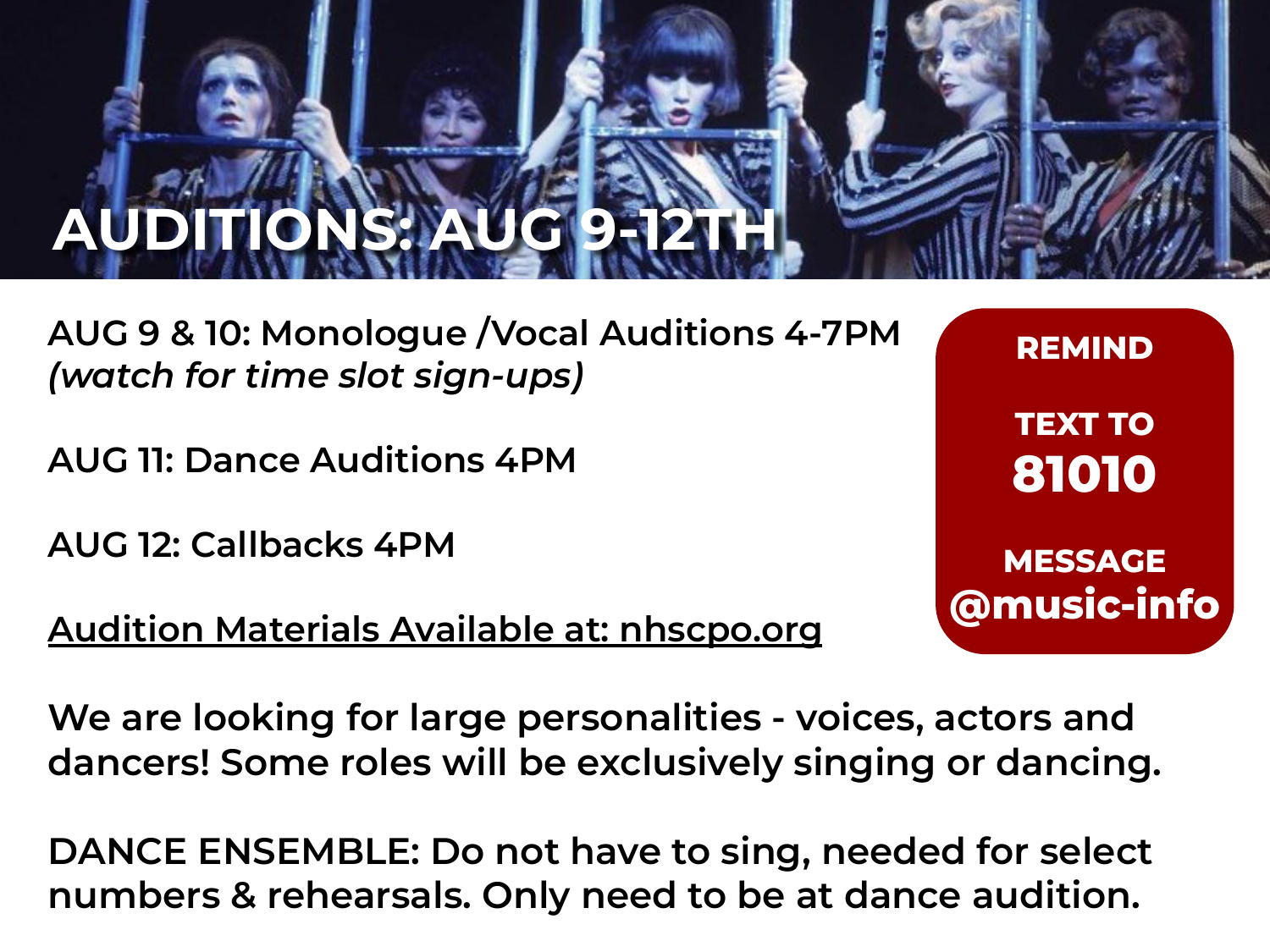### **REHEARSAL**

**AUG 18TH: Full cast read through**

**AUG 19/25/26: Music rehearsals**

**AUG 29-SEPT 2: Primarily scene blocking**

**SEPT 5TH: Music/Choreo & blocking**

**SEPT-OCT 7: Check Calendar & Remind**

**DANCE PREP Mon. Jul 25 Fri. Jul 29 5-6:30PM**

**LA FITNESS NOBLES.**

**Cast and Ensemble will rehearse in groups and not called every day. Monday - Thurs (4-7pm), some Fridays (4-5.30pm)**

**OCT 24 -SHOW: Rehearsals may go longer on select days**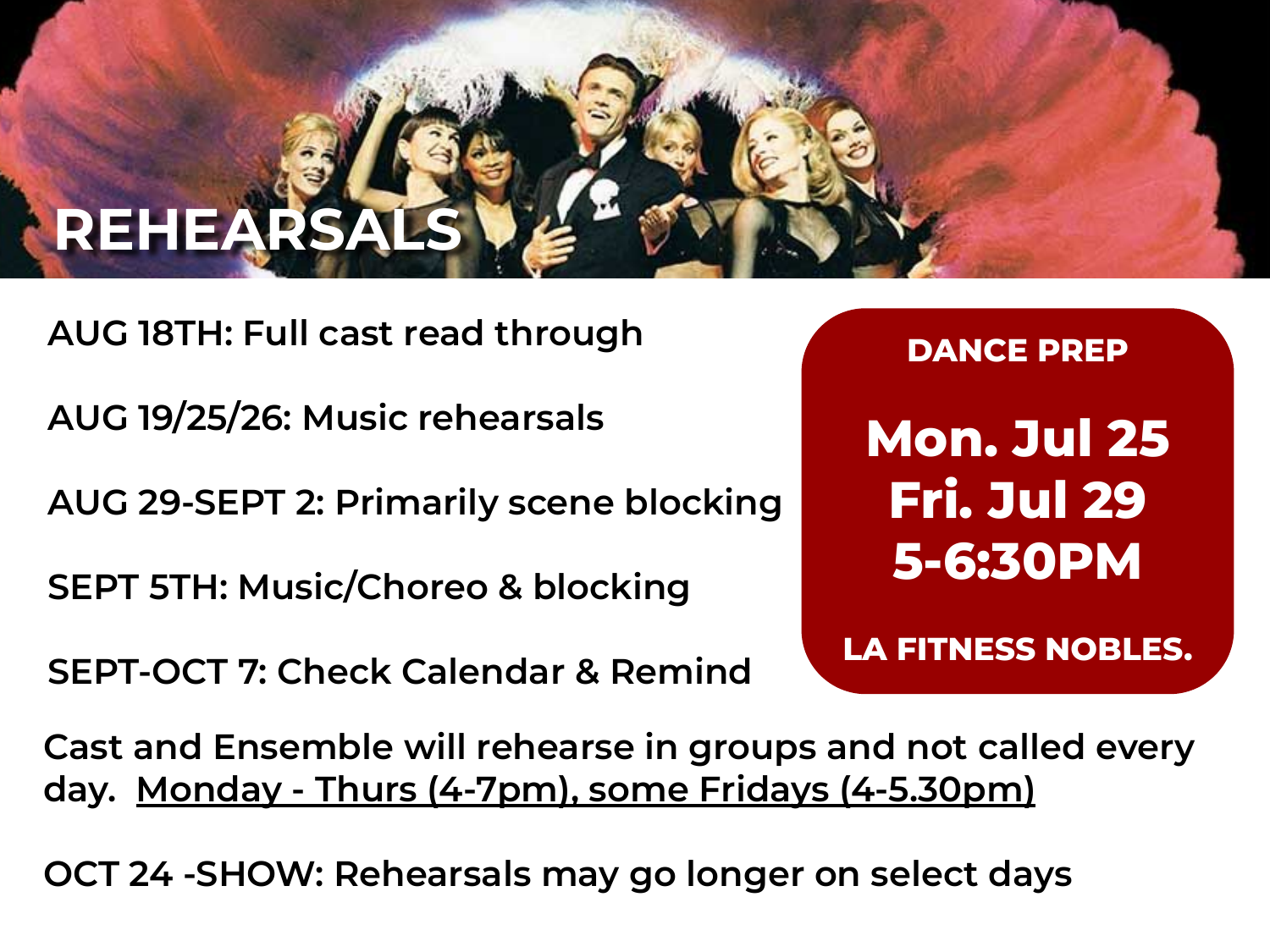### **COMMITMENT**

**\$30 per cast member (Covers T-Shirt & 1 Cast Meal)** 

**Email conflicts well in advance to Directors! Email absences as well.** 

**SHANTEL MORRIS shantel\_morris@nobl.k12.in.us**

**JOHN NEUBAUER john\_neubauer@nobl.k12.in.us**

Excellence is a tradition of NHS Musicals and continuing that tradition is one of our goals. Other goals include exploring this show and understanding its magical place in musical theater history. It continues its Broadway run today since its original opening in 1975. After a short run before returning to Broadway slightly updated in 1996, *Chicago* swept top awards at the 1996 Tony Awards. Noblesville High School, let's show em CHICAGO! Are you ready for ALL THAT JAZZ!?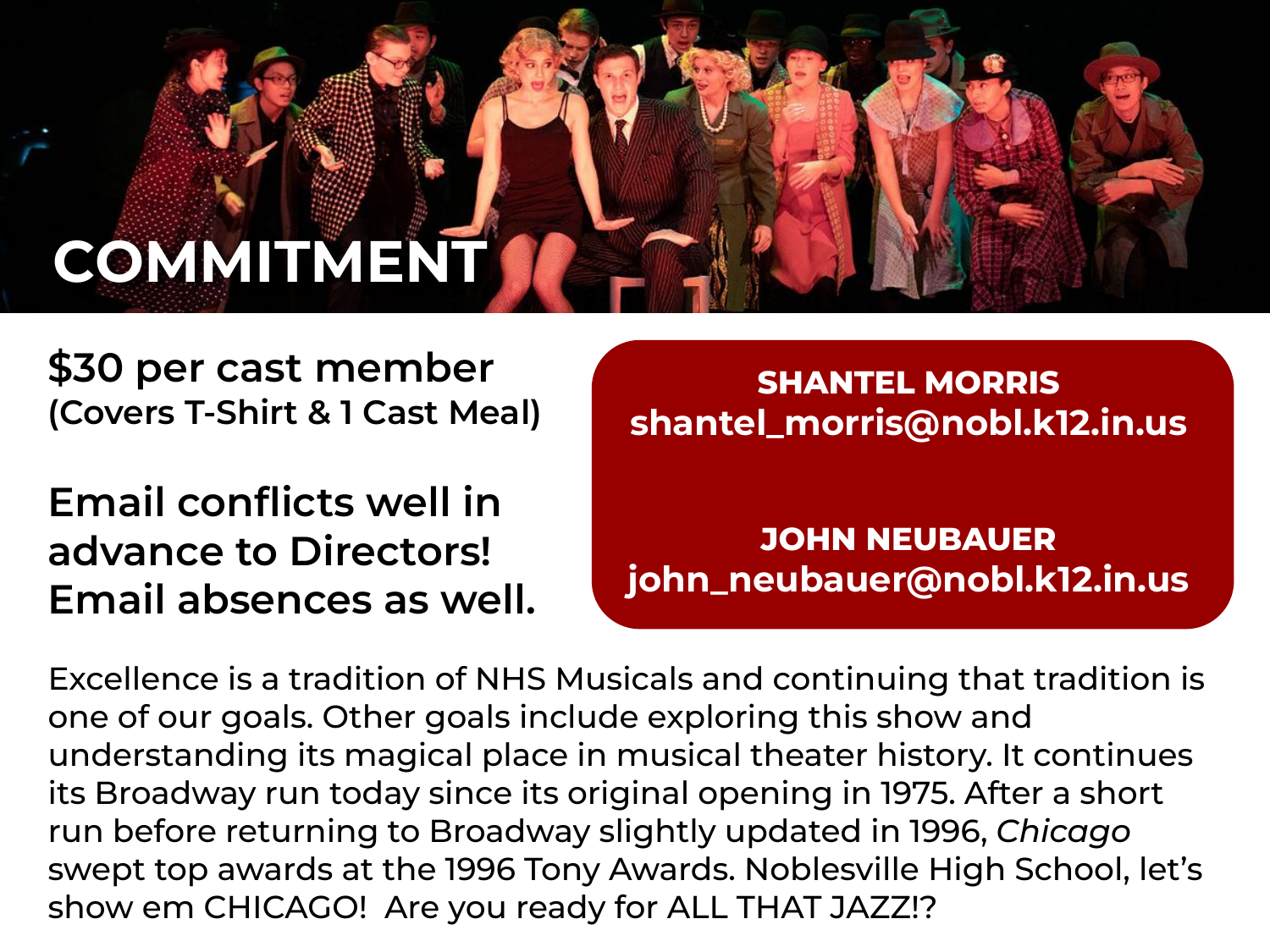## **COSTUMES, HAIR, MAKE-UP OH MY!**

**Stage Manager/Student Asst Director**

**Trevor Greenlee: [trevor\\_greenlee\\_2023@nobl.k12.in.us](mailto:trevor_greenlee_2023@nobl.k12.in.us)**

### **Also need: (Email Trevor if interested)**

- **Student Costume Manager** *(work with Kerin Meyer)*
- **Student Hair/Makeup Manager(s)**
- **Student Producer(s)** *(program sponsorships/shoutouts, silent auction, social media, senior group ticket sales)*
- **Student light booth manager** *(work w/ Greg and Shantel)*
- **Prop Master**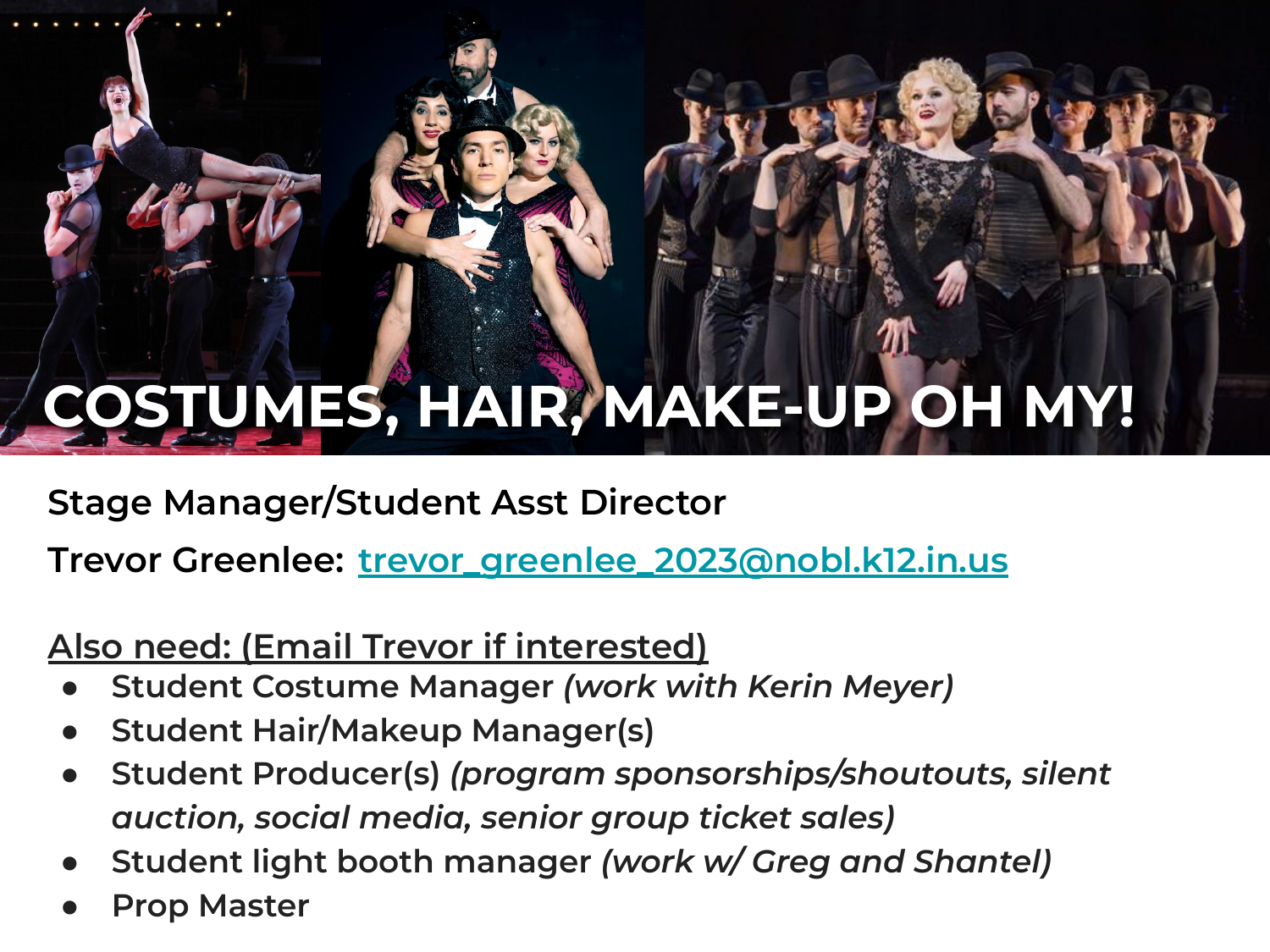## **CHARACTER ROLES**

#### **Roxie Hart – Female. Vocal Part: Mezzo.**

As pretty as she is self-centered, Roxie Hart's unrelenting search of fame and glory forms the spine of "Chicago". Not very bright and never thinking about the consequences of her actions, Roxie makes bad decisions throughout the show – all in the name of public recognition. After she murders her ex-boyfriend, Roxie is sent to prison where she and vaudeville actress Velma Kelly compete for the headlines. Despite being a generally dislikable character, Roxie remains strangely sympathetic to the audience because we understand that her selfishness isn't malevolent. Rather it is immaturity that propels Roxie's fall from integrity. Above all, Roxie Hart is a character that embodies the corruption that fame can bestow upon a person. A strong singing voice and dancing ability is required for this character.

#### **Velma Kelly – Female. Vocal Part: Alto.**

Tough, sexy, and sarcastic, Velma Kelly is a vaudeville performer who resides in Cook County Jail after she murdered her cheating husband and sister. Used to being the "main attraction", Velma fiercely competes with up and coming rival superstar Roxie for the attention of the press and to preserve her celebrity status. Ultimately, she is forced to compromise, becoming half of a "duet" with Roxie to save her vaudeville career. In Brechtian style, Velma often breaks the fourth wall and addresses the audience directly to explain certain events within the show. Must be a strong singer and good dancer.

#### **Billy Flynn – Male. Vocal Part: Baritone.**

Suave, educated, and very manipulative, Billy Flynn is a lawyer who makes celebrities of his clients in order to gain them sympathy from the media and sway the public's opinion – a perk that Roxie tries to take advantage of. Both Velma and Roxie hire Flynn to represent their cases and use him as their claim to fame. Flynn, however, doesn't mind this one bit. With a perfect track record under his belt and good looks and charm to boot, Billy will take on any case as long as it means putting money in his pocket. Must be a strong singer and move well.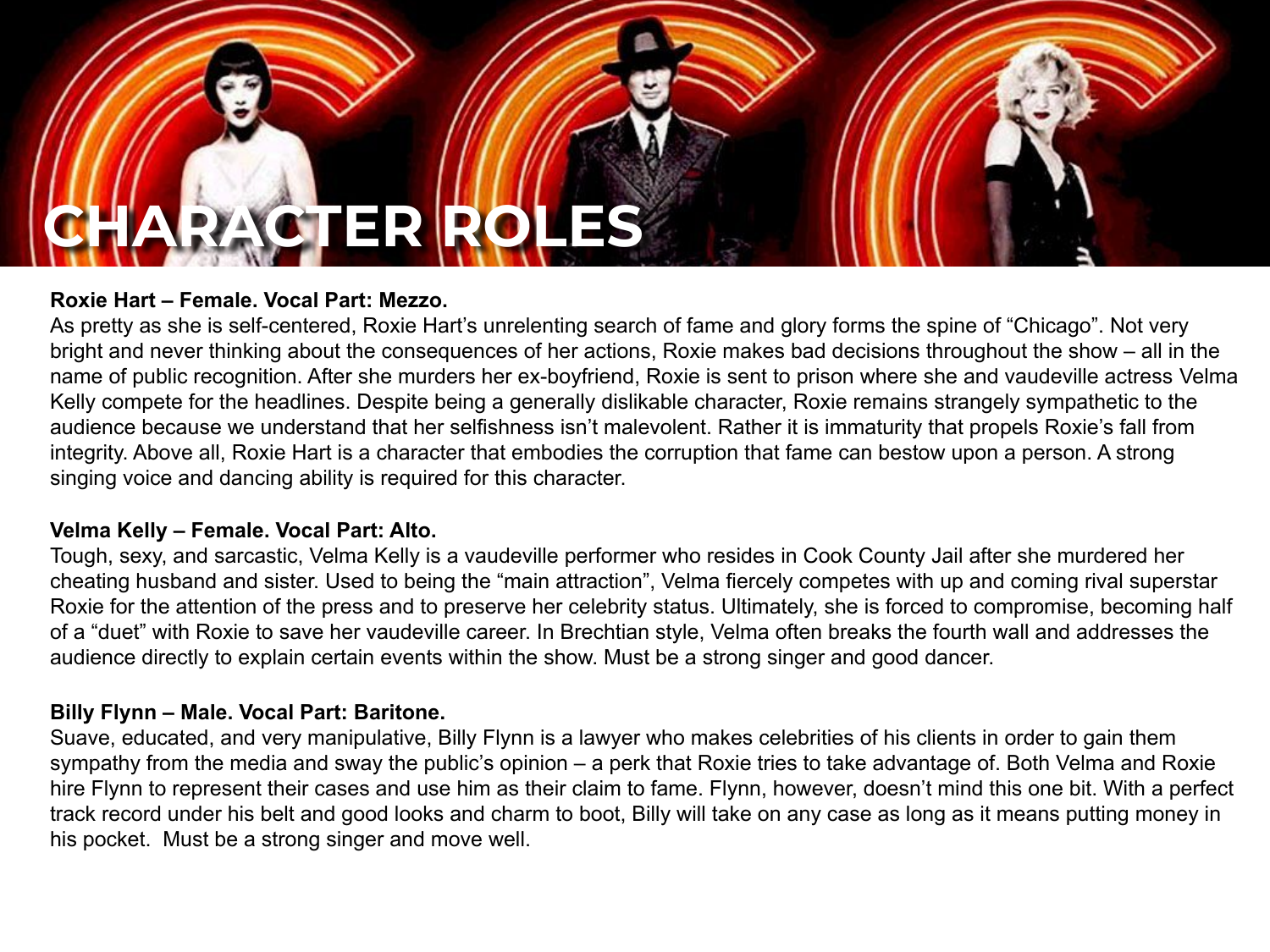#### **Matron "Mama" Morton – Female. Vocal Part: Alto.**

The tough, sassy warden of the Cook County Jail, "Mama" treats the inmates under her watch like family and would do anything for them – so long as she gets something else in return. "Reciprocity" is her motto. "Mama's" philosophy represents much of what is wrong with the justice system. A strong voice is required for this character.

#### **Amos Hart – Male. Vocal Part: Baritone.**

An auto-mechanic and the hapless husband of Roxie, Amos, though not very good looking and not very smart, is a lovable and good natured man. He is the only character in the show whose motives are pure of heart and never selfish. Despite this, he's also the only character who really loses out in the end. A victim of his own innocence, Amos represents the average man who pushes hard to do the right thing, but never gets any recognition for it. Must be a strong singer and move well.

#### **Mary Sunshine – Male. Vocal Part: Soprano.**

A sappy, soppy tabloid columnist who relies more on emotion than thought when it comes to writing her stories, Mary Sunshine is a person who believes that no matter what horrible atrocities a person has committed, somehow there must be a little bit of good in them. Billy takes advantage of Mary Sunshine's overly emotionality and status as a prominentmedia analyst to present Roxie in a favorable light.

#### **Master of Ceremonies (male or female, could be more than one person)**

A character that appears throughout the show to introduce the various "acts". Existing outside the events of the play, the M.C. speaks to the audience directly and often provides insight into the characters or situations. Strong speaking voice & presence.

#### **Fred Casely – Male.**

Roxie's boyfriend at the beginning of the show, Fred Casely sleeps with, and is promptly murdered by Roxie after he walks out on her. Appears in flashbacks reenacting the incident.

#### **Sergeant Fograty – Male.**

A police sergeant who investigates the murder of Fred Casely and interrogates Amos.

#### **Liz – Female.**

One of the "merry murderesses" of Cook County Jail. Shoots her husband with a shotgun because he popped his gum

#### **Annie – Female.**

One of the "merry murderesses" of Cook County Jail. Found out her boyfriend had married several wives behind her back and poisoned him with arsenic.